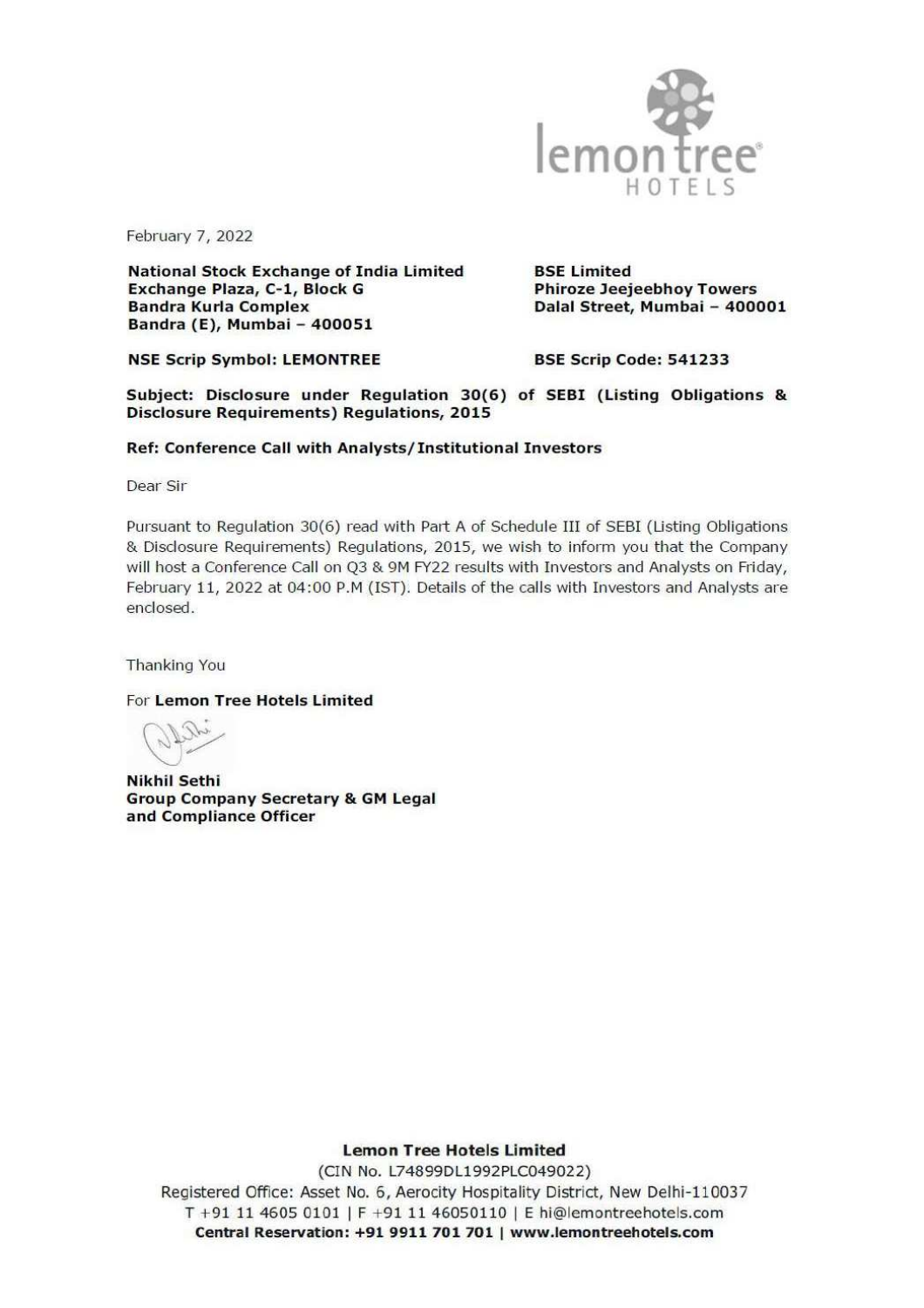

# **Lemon Tree Hotels'Q3 FY22 Earnings Conference Call Friday, February 11, 2022 at 4:00 PM IST**

Lemon Tree Hotels (LTH) will organize a conference call for investors and analysts on **Friday**, **February 11, 2022 at 4:00 PM IST.**

The senior management team will represent LTH on the call.

The conference call will be initiated with a brief management discussion on the Q3&9M FY22 results to be declared on Thursday, February 10, 2022 followed by an interactive Question & Answer session.

| Timing                     | 4:00 PM IST on Friday, February 11, 2022                                                                                                            |
|----------------------------|-----------------------------------------------------------------------------------------------------------------------------------------------------|
| Conference dial-in         |                                                                                                                                                     |
| Primary number             | +91 22 6280 1141 / +91 22 7115 8042                                                                                                                 |
| Singapore Toll Free Number | 800 101 2045                                                                                                                                        |
| Hong Kong Toll Free Number | 800 964 448                                                                                                                                         |
| USA Toll Free Number       | 18667462133                                                                                                                                         |
| UK Toll Free Number        | 0 808 101 1573                                                                                                                                      |
| Pre-registration           | To enable participants to connect to the conference call without<br>having to wait for an operator, please register at the below<br>mentioned link: |
|                            | DiamondPass <sup>the</sup><br>Click here to<br><b>ExpressJoin the Call</b>                                                                          |

## **Details of the conference call are as follows:**

*Please dial-in 5 minutes prior to the scheduled start to ensure that you are connected to the call on time.*